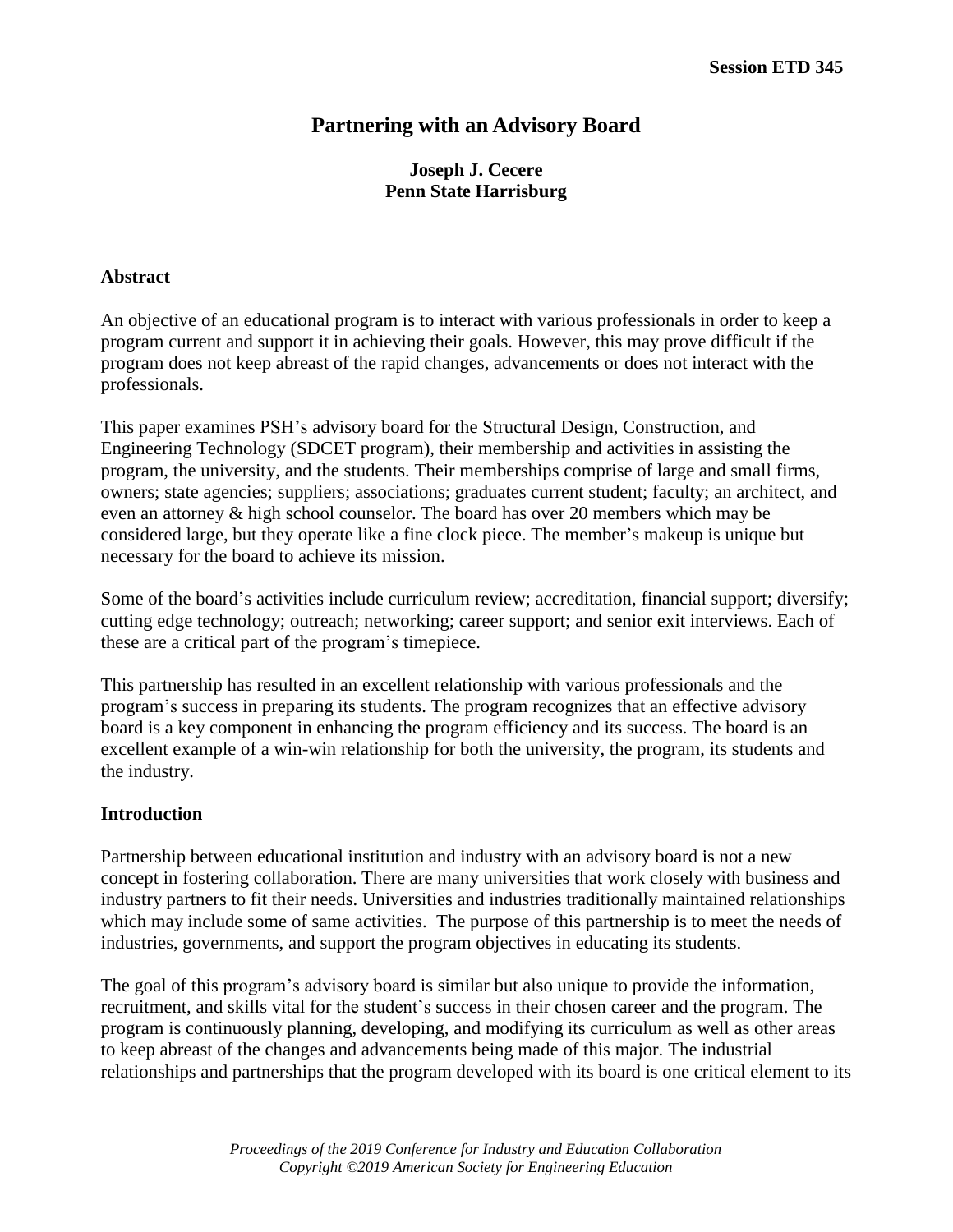success. Programs that foster and strengthen relationships with firms , professional, and associations will not only benefit the program as well as the firms and associations.

The purpose of this paper is to discuss the various connections between Penn State Harrisburg's Structural Design & Construction Engineering Technology program and their advisory board. This paper will also discuss the common as well as unique activities and partnership that are conducted from the advisory board, student organizations, national associations, financial support, and outreach. These various activities demonstrated excellent examples of a win-win relationship, which benefits both the university programs and its board.

# **Advisory Board**

The Structural Design, Construction, and Engineering Technology (SDCET) advisory board is unique in its membership representative. The advisory board's by-law requires 20 plus membership consisting of program graduates, engineers, architect, construction, environmental; small and large firms; national and/or regional recognition with a diverse viewpoint. The board also include a representative from numerous organization such as Pennsylvania Department of Transportation (Penn DOT), Associate General Contractors of America (AGC) & Associated Builders and Contractors (ABC), Its membership makeup is unique that it also includes a lawyer in this field, an architect, and even a high school counselor. These members provides valuable resources to legal and state licensure; architect activities, and interaction access to secondary schools which an advocate to the program.

The advisory board does in an advisory capacity to this program, the School of Science, Engineering and Technology, and the college. However, the major goals of the board is to identify the needs and trends regarding curriculums being current; employment of graduates and internship, and cultivate opportunities including high school awareness of this programs. The board offer recommendations for improvement to the curriculum offerings and serves as an avenue of communication between the program, industry and secondary education. The boards have assisted in preparation of surveys and reports as required for their accreditations agencies as well as other information for the program. They promote financial support, and the student organization, Penn State Professional Engineers & Contractors which is an umbrella organization to student chapters of AGC, ABC, and NSPE.

The board has been identified by the college to be an excellent example of an outstanding and active advisory board. Their activities show how different professions, industries, students and others can benefit.

The advisory board activities include review of course syllabi, informal gatherings, student forums, sponsorship of a specific career job fair, and resource to the programs and faculty. They also host a luncheon that is held on campus for high school counselors and HS students about this industry, its economics, the workforce, and job opportunities. During this luncheon, the advisory boards present and provide information on the program, their similarity and differences or the university's other programs in the field, Civil Engineering and Architecture Engineering programs. They stress why they feel the program is excellent for high school students interested this profession. The advisory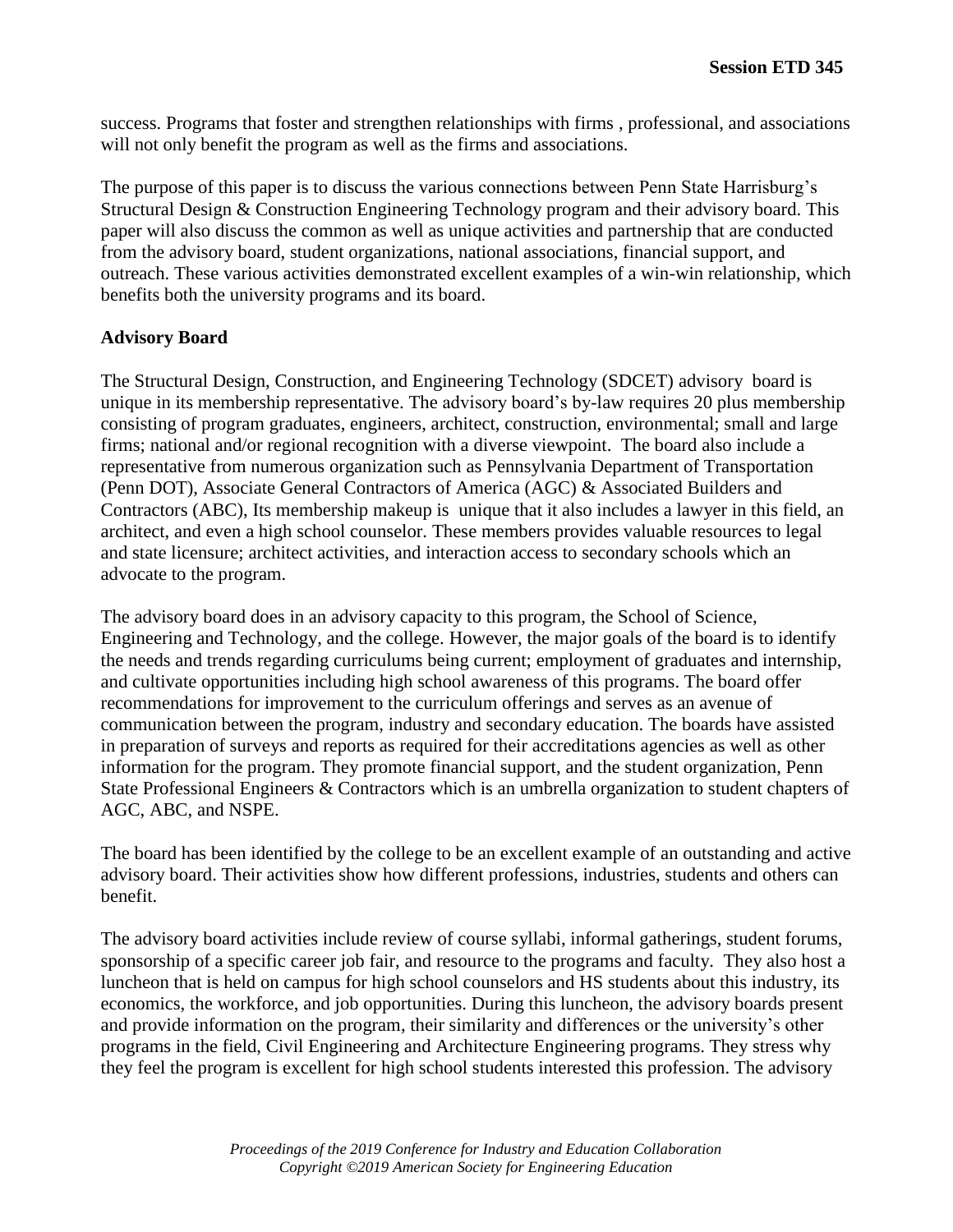board's career fair is held right after the luncheon to which the high school counselors and their students are also invited to attend and interact with firms in attendance.

Program majors have also the opportunity to talk with these career fair firms and have informal interviews about full-time, part-time, and internship/co-op positions. The event is always successful and numerous contacts are always made, which benefits both the firms and the students. It provides a great opportunity for counselors, firms, faculty, and students to network together.

As mentioned before the board helps with the curriculum They annually review several course syllabi to ensure the material is current to the industry as well as provide advice to the instructors on course structure. The board also include key employees within their organization to assist in the review process. The constant interaction between academia and the industry is an essential requirement to train and develop students to have the knowledge of what is expected in the real world. The board's suggestions are also valuable and usually incorporated in the program's courses. The instructors also continue their relationships with the board firms in consulting, research, or other activities that provides a win-win partnership.

The advisory is also an excellent resource to the program and faculty. One of the benefits of being on the advisory board is maintaining the relationship with faculty and students. Advisory board members have the opportunity to be a guest speaker in classes as well as provide assistances on field trips. The feedback from students indicated that they enjoyed and benefited from these events. The students asked a lot of questions and enjoyed hearing from practicing professionals about the subject matter, which supplemented the instructor's material. The field trips is first hand exposure to what the student learned in their courses. The advisory board members have the ability to network with the students as well as inform them about their firm. This continues to be an excellent way for summer internships and permanent jobs for the majors.

The "Network Night" event is an informal gathering for Penn State alumni, program students, and the advisory board. The relaxed atmosphere with light refreshments makes the current students comfortable as they meet graduates; learn about the jobs, and network. During this event, students are able to gain valuable information to contribute in professional growth. The advisory board have been recognized and won a university award for this event. A student forum is also done annually by the advisory board. This allows students to have the opportunity to network with the advisory board members and provide information about the program.

The advisory board communicate with the school and university administration on issues that affect the program. The administration knows how involved they are with the program and that they value their comments. In fact, numerous program board members have also served on the college's advisory board. The board involvement to the administration is also valuable to the success of the program. The program also includes advisory board members on faculty searches. Their input provides another perspective of the candidates' experience and opportunities. Their participation also educates the board members in the academic process of seeking and hiring faculty.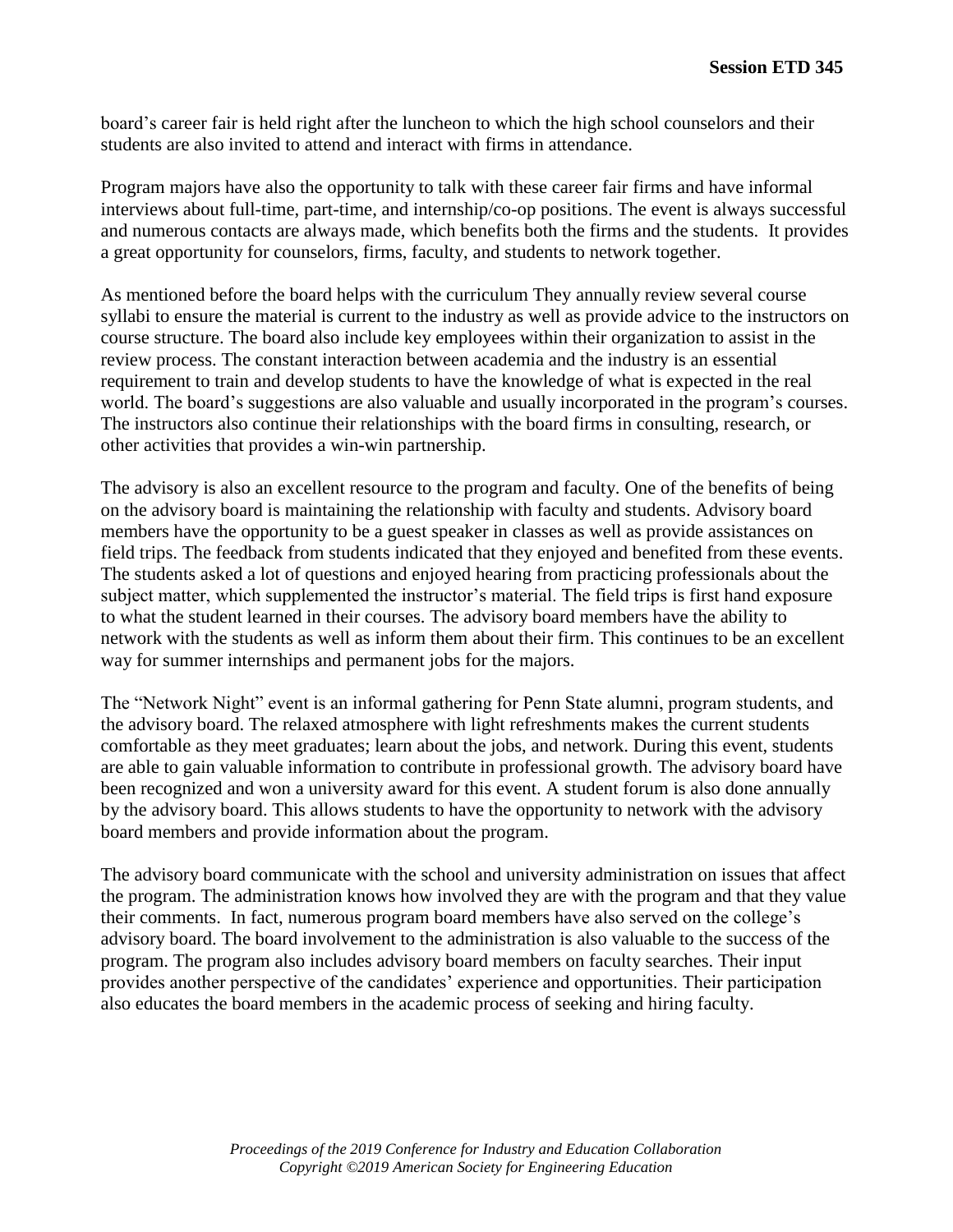## **Financial Support**

The first college endowment was created for the SDCET program by advisory board associations to provide scholarships to students in the major. Additional endowments have been created since then to provide additional student scholarships, support faculty, research, outreach programs, and student development. Various firms as well as alumni have shown their support to the program and provide generated funds to support these endowments. The local associations have also created their own undergraduate scholarships with one criterion being that the student must be majoring in the SDCET or similar programs. This demonstrates their commitment and their partnership to Penn State Harrisburg.

## **Outreach Programs**

Another key to the win- win partnership is the program outreach. The activities have fostered into a rewarding experience for both the firms and the program. Some of these activities include: research, part time job opportunities, continuation of education, workshops, and many other opportunities of keeping current with the industry.

The advisory board firms have provided frequent opportunities for the program's faculty. Faculty has consulted with firms to specific initiatives or research projects. Some of these partnerships have developed into a funded research project for the faculty member. This partnership has supported the knowledge to firms and the program.

Advisory board members have also hired faculty during the summer. This allows the faculty member to keep current in the industry, which is essential in the constantly moving industry. The faculty member takes this experience back to the classroom, so the curriculum is integrating this material. The firm's also benefits from the faculty members expertise and skills, which becomes a valuable resource. The firm continues the partnership with the faculty member during the academic year. This partnership provides advisory board members an opportunity to become more involved with the program, its students, and their future employees.

• The programs and the advisory board have offer outreach programs to the profession community, which has benefited in this partnership. This outreaching has offered workshops, presentations, and continuing education courses that give opportunity for various firms to obtain the information. The university's resources and advisory board involvement have provided an excellent environment to deliver these programs at one location, state wide, and by the Internet superhighway across the world. The program continues to partner with the advisory board firms and its success.

### **Conclusions**

The various activities from the advisory board, demonstrates the partnerships with programs and universities can have with these boards. This partnership is a win-win relationship because at the end, they both help each other. They also both realize the need to work together for the betterment of the students and the profession's future. The various activities are only limited to the amount of commitment of these relationships. The programs that foster and strengthen relationships with their advisory board will not only benefit the program but also those firms and associations. The students